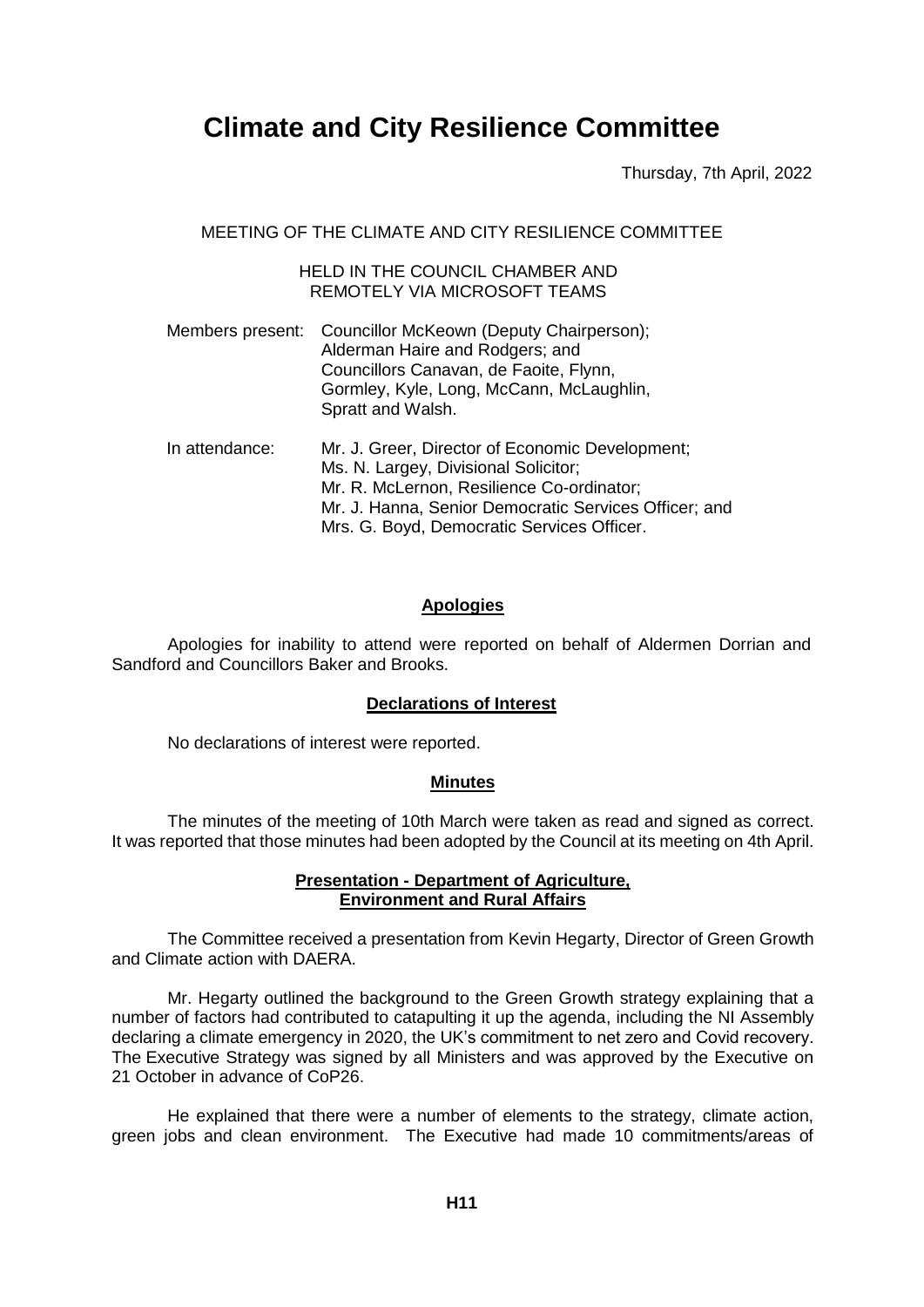#### **Climate and City Resilience Committee, Thursday, 7th April, 2022**

responsibility under the strategy and would focus on the following 3 in the near term: embedding green growth; investing in green growth; and leading by example. He said they had committed to embedding green growth by ensuring that green growth would be central to all budgetary and policy decisions by introducing a statutory green growth test and making green growth a budgetary priority. By investing in green growth, they would transform the economy by working proactively with business, communities and all parts of government to maximise funding and investment opportunities for green growth and promote innovation, skills, research and technology. They would endeavour to lead by example providing public sector leadership through delivering a government estate and fleet with net zero operational carbon emissions and ensure a green growth aligned with procurement strategy for all government spend. Mr. Hegarty informed the Committee of NI's 2 climate change bills explaining that climate bill no.2 was wide ranging.

A discussion followed the presentation, during which a Member asked Mr. Hegarty about the clean air strategy and other supporting strategies. Mr. Hegarty agreed to revert to the Committee with the exact dates for DAERA's supporting environmental strategies.

The Committee noted the content of the presentation.

#### **Update on Current Issues**

## **Net Zero Event**

The Members received a report updating them on the visit to Belfast by Mayor Andy Burnham, Mayor Steve Rotheram and Lord Mayor Alison Gilliland on 30th March, 2022.

The aim of the visit was to establish a collaboration / partnership on delivering Net Zero between Belfast, Dublin, Greater Manchester and Liverpool City region ahead of a Decarbonisation Summit in England in June 2022.

The visit was framed around current efforts to decarbonise transport, heat and industry using innovations in hydrogen production, storage and use across the four cities to illustrate the challenges and opportunities arising from the transition, to show inter-linkages between different industries (transport, water etc.) and how hydrogen fitted with the wider energy system. Visiting delegations comprised Mayors and officers from the respective regions but also engaged key stakeholders locally, including Forge Integrated Primary school in South Belfast, Translink, Wrightbus, Catagen, B9 Energy, NI Water, MJM Renewables, QUB and Belfast Met. during the one day visit.

The report outlined the next steps, including that a virtual workshop would be held and areas agreed for collaboration ahead of the decarbonisation Summit in June.

The Committee noted the contents of the report.

#### **One Million Trees/UPSURGE Update**

The Committee considered the following report:

# **"1.0 Purpose of Report or Summary of Main Issues**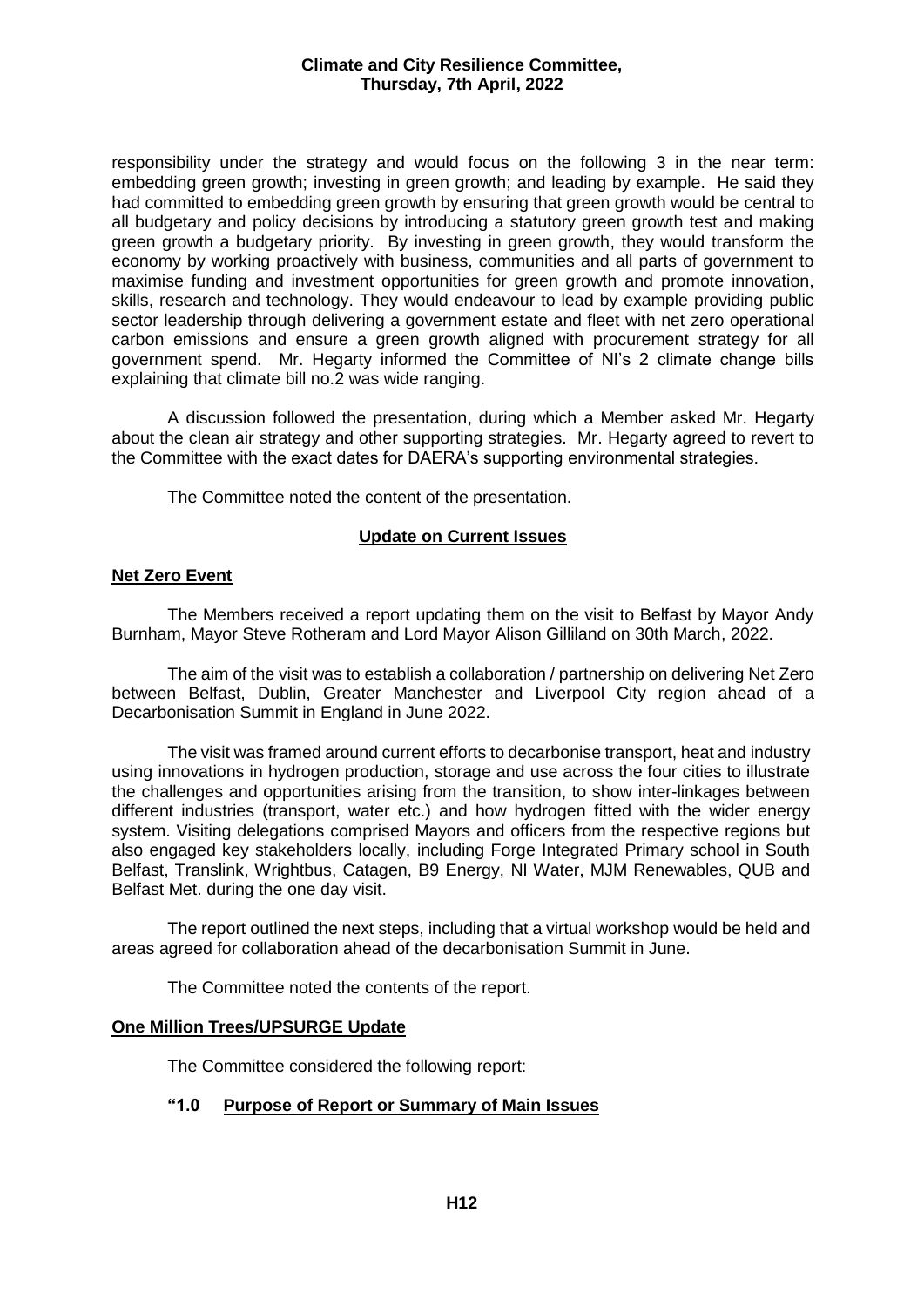- **1.1 The purpose of this report is to update Members on two key projects within the Climate Unit portfolio – the Belfast One Million Trees Programme and the Horizon 2020 UPSURGE project.**
- **2.0 Recommendations**
- **2.1 The Committee is asked to note the project update.**

#### **3.0 Main report**

**The Climate Unit leads the delivery of two major projects for which external funding has been secured. Both projects work with a wide range of stakeholders locally and across the UK, EU and globally. Belfast One Million Trees Programme is the city tree planting initiative, which Belfast City Council coordinates and delivers on behalf of a range of city partners, working closely with delivery partners including the Woodland Trust, Belfast Hills Partnership, the National Trust, and The Conservation Volunteers.** 

**The Horizon 2020 funded UPSURGE project is focused on naturebased solutions, improving the condition of soil for the purpose of growing plants and produce, the development of a community garden in an unused area of Belfast City Council's estate, engagement with and education for local stakeholders, and applying learning at a range of satellite sites likely to be focused on Council community gardens and allotments. Initially the project is a partnership with EU partners led by Slovenia, with a close working relationship between BCC and QUB driving the work of the Belfast demonstration. Belfast is one of five demonstration cities within the overarching programme of work.** 

#### **3.2 Belfast One Million Trees Programme**

**Belfast One Million Trees Project is a 15-year city partnership and programme of activity led by Belfast City Council aimed at increasing tree planting, maintenance and management in the city, with key outcomes being increased climate resilience, support for public health and wellbeing, support for biodiversity, reduction in water runoff, improvement in air quality and reduction in urban heat island effects. The project is one of 30 foundational projects contained in the Belfast Resilience Strategy and aligns with city strategies such as the Living with Water Programme, Open Spaces Strategy, and Local Development Plan. We have three overarching aims:**

 **Create an inclusive structure and processes which enable tree planting and the growth of green infrastructure and biodiversity in Belfast.**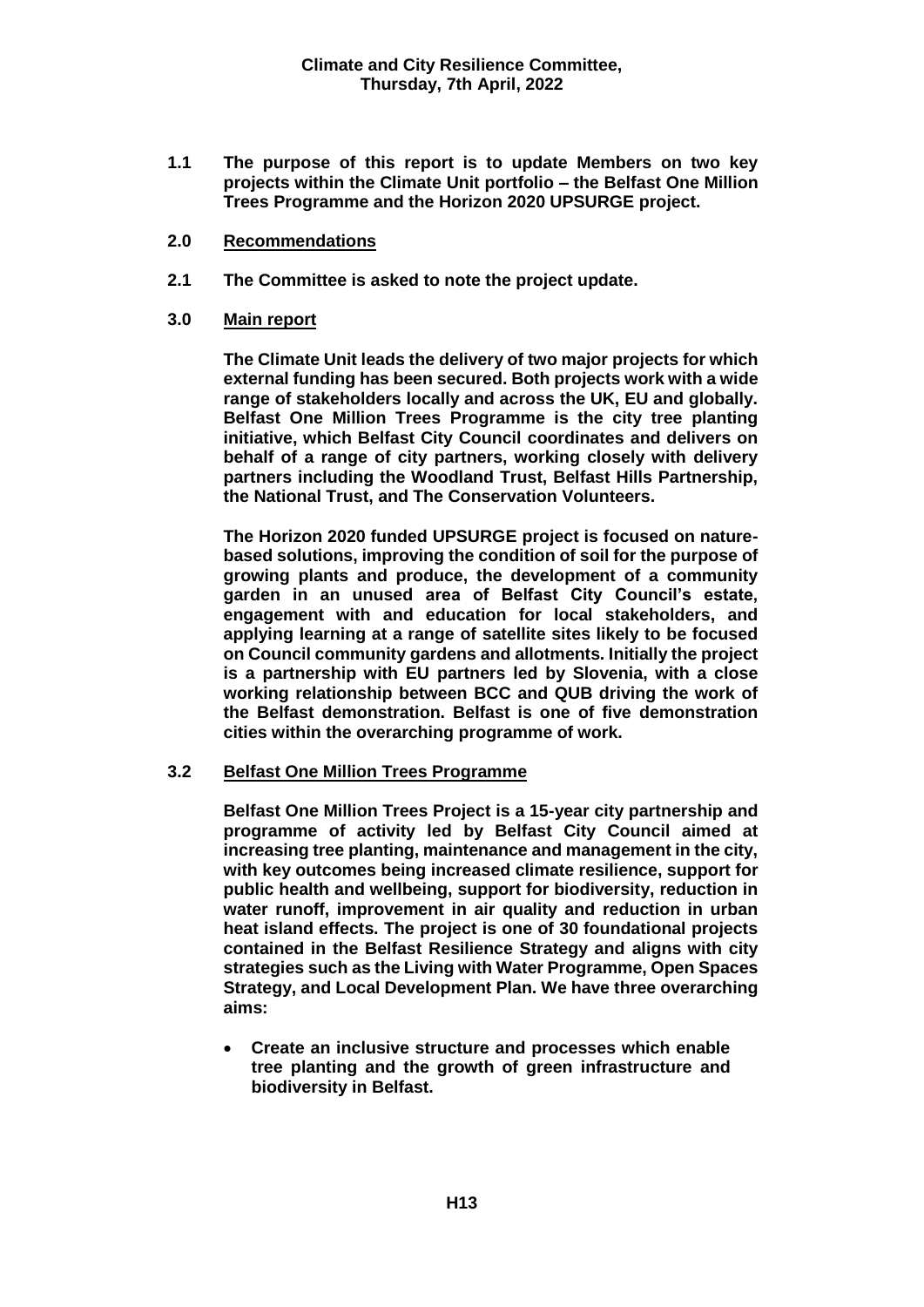- **Plant at least one million trees within the next 15 yearsdelivering a step change in our approach to climate adaptation and environmental improvements.**
- **Protect the city and the people of the city by reducing harms from air pollution, weather impact and loss of nature and improving health and well-being.**
- **3.3 The initial proposal for the Belfast One Million Trees Programme was received by Council from the Belfast Metropolitan Residents Group. The motion came through People and Communities Committee which approved the role for Council to coordinate and manage the initiative and updates are periodically brought back to People and Communities Committee for approval. Programme management is led by the Climate Unit within Council, working closely with colleagues in City and Neighbourhood Services, and across the Council.**
- **3.4 A Belfast One Million Trees steering group was established in early 2020 which includes partners from statutory bodies, government departments, community organisations and conservation organisations. Over the course of several meetings a process was agreed whereby each year sites would be identified, assessed and planting plans put in place for the annual planting season which takes place between November and April. The city steering group sets the work programme and receives an update twice yearly. A delivery group was established early in the project which is made up of Belfast City Council, the Woodland Trust, National Trust and Belfast Hills Partnership. This group meets fortnightly and is responsible for workplan delivery. Furthermore, a communication group has been established which meets quarterly with communication representatives from Belfast City Council, the Woodland Trust and National Trust. The Communications Group created a communication plan and assets which have been adopted by the steering group and all partners.**

**In parallel an internal group was established within Belfast City Council which looks at the Council contribution. That group has made recommendations such as the establishment of a tree nursery on BCC land which has resulted in the Grovelands site being developed into a tree nursery, the development of a Belfast Tree Strategy which is now underway part funded by Belfast One Million Trees funding and the development of engagement events which include the 'Give a tree a home' events which we have now run on two occasions in partnership with The Conservation Volunteers – once in Ormeau Park and once in Waterworks Park.** 

**In December 2020 the Belfast One Million Trees Programme launched officially, and at the same time the Yoursay Platform launched with a Million Trees section that includes tools such as a**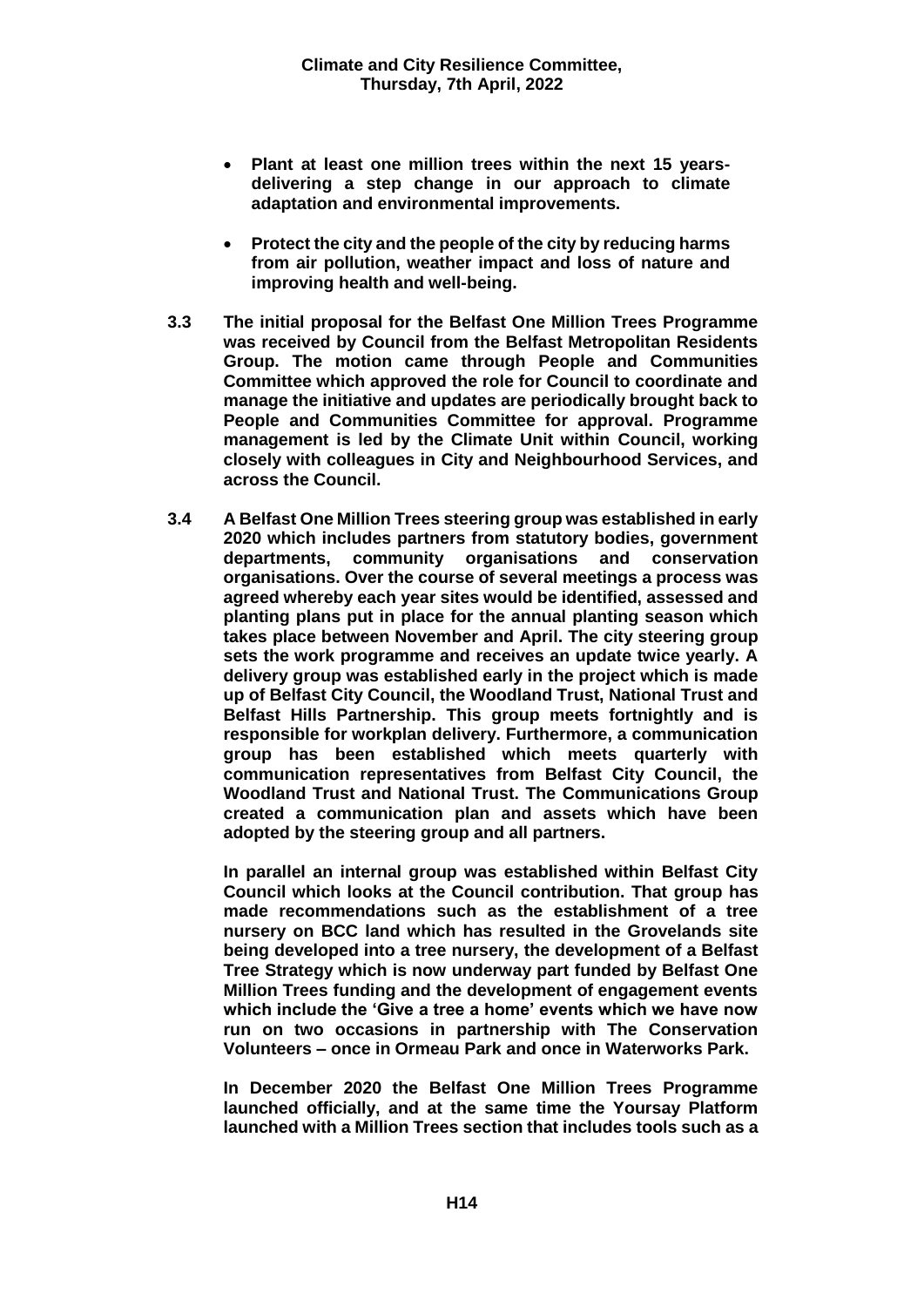**map which members of the public can drop a pin into to indicate preferred locations for trees. To date there have been approximately 3,000 interactions with the Yoursay Million Trees page.** 

**3.5 A number of workstreams are in progress through the Belfast One Million Trees Programme which include a rolling programme of business engagement which has resulted in 19 businesses being engaged in total around volunteering, sponsorship, and partnership. A total of £17,000 has been secured in partnership with businesses to date.** 

**A supply line of native trees has been established through a contract with the Conservation Volunteers, who will also provide seed collection, tree planting and tree maintenance workshops for the Belfast One Million Trees Project.** 

**As mentioned, we have developed a pilot tree nursery in the Grovelands site at Musgrave Park which will see trees supplied to Belfast City Council and into the city project.** 

**We are currently planning a city tree count and land call which will be repeated annually, and we are working proactively to align with existing and new initiatives such as the Queens Green Canopy, Trees for Cities, Greenways, Planning – Section 76 developer contributions, A Bolder Vision among others.** 

**A key piece of research is in the final draft stage – the Belfast I-TREE ECO report, which sets out the value of the existing tree cover in Belfast in carbon storage and sequestration, avoided water run-off, and amenity value. This has been undertaken by Treeconomics and Forest Research who are also forecasting the benefits of additional tree planting for the city journey to net zero. Findings of the report include identifying 83 species in Belfast, the most common being Ash, Sycamore and Beech. Belfast's urban forest's trees sequester an estimated 8,893 tonnes of carbon per year, has an associated value of £8 million. Overall, the trees in Belfast's urban forest store an estimated 318,626 tonnes of carbon, which has an associated value of £290 million. The trees within Belfast's urban forest reduce runoff by an estimated 317,000 m³, which is equivalent to approximately 127 Olympic swimming pools of surface runoff being averted every single year with an associated value of £593,000.**

- **3.6 External funding was secured in 2020 from the Woodland Trust Emergency Tree Fund (289k over a 3-year period) which includes targets including:**
	- **Develop and implement a new Belfast Tree Strategy**
	- **Plant a minimum of 35 hectares per year**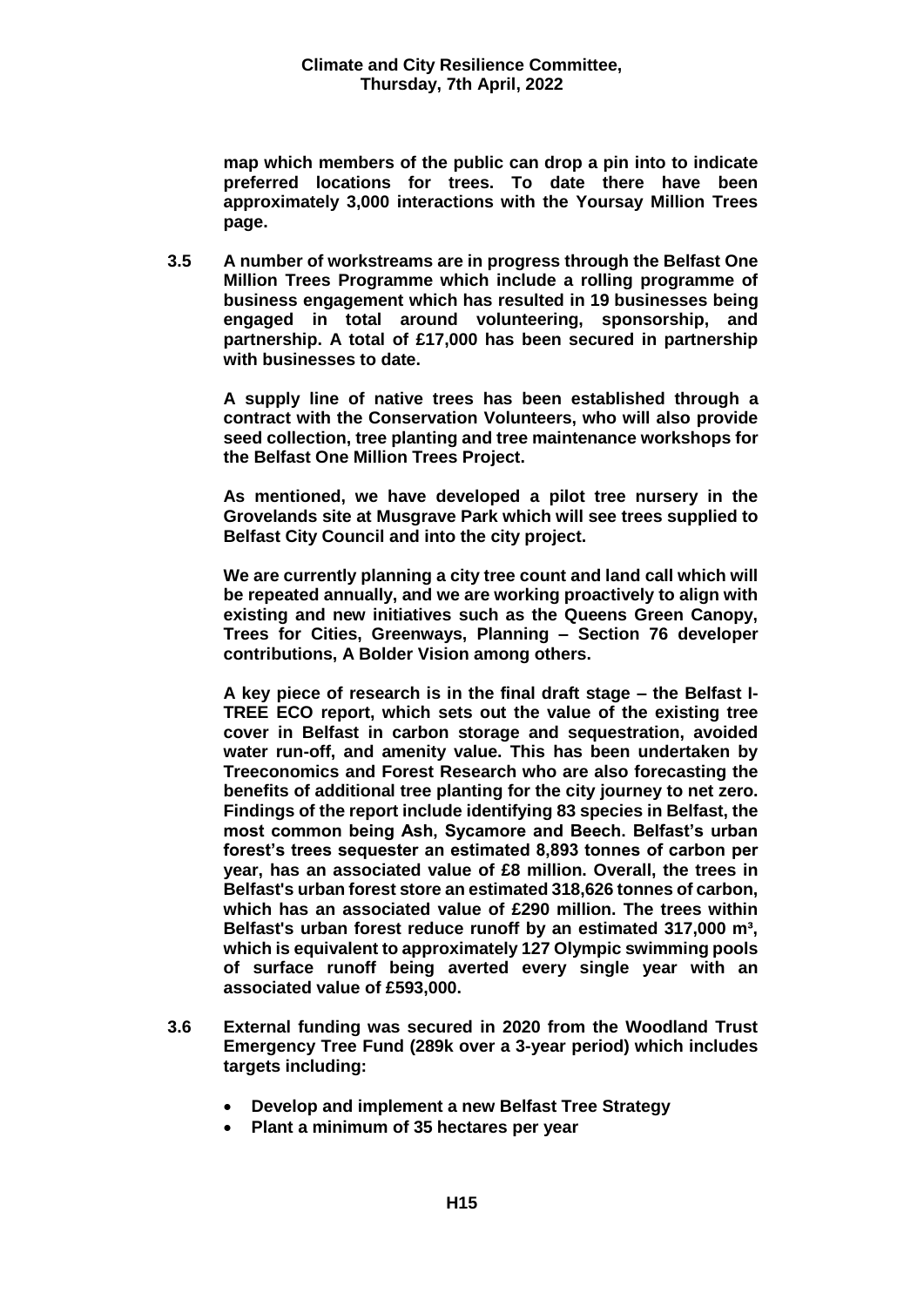- **Plant a minimum 1000 metres of hedgerow planted/restored per year**
- **Plant 10,000 trees outside woods per year**
- **Identify at least 2 strategically important sites per year (Cavehill)**
- **Produce 5 x farm plans per year**
- **Commission an I-Tree ECO project which will form the evidence base for the Belfast Tree Strategy and support the implementation of the Belfast One Million Trees Programme**
- **Minimum of 2,500 people engaged per annum through the programme**
- **We want to run a programme of community engagement which will commence early in 2021**
- **Hold 10 x woodland workshops and produce 2 x good practice guides**
- **Enhance community/micro-nursery coordination and support**
- **Assist and support 5 organisations with volunteer programmes (100 volunteers annually)**
- **Market our achievements and promote good practice, enabling public participation**
- **3.7 Draft tree planting targets for the initiative are with the steering group for approval but we have recommended the following:**

| Year  | <b>Target</b> | <b>Actual</b> | Year  | <b>Target</b> | <b>Actual</b> |
|-------|---------------|---------------|-------|---------------|---------------|
| 21/22 | 15,000        | 39,000        | 28/29 | 95,000        | 0             |
| 22/23 | 20,000        | 24,000*       | 29/30 | 100,000       | 0             |
| 23/24 | 30,000        | 0             | 30/31 | 90,000        | 0             |
| 24/25 | 50,000        | 0             | 31/32 | 85,000        | 0             |
| 25/26 | 70,000        | 0             | 32/33 | 80,000        | 0             |
| 26/27 | 75,000        | 0             | 33/34 | 75,000        | 0             |
| 27/28 | 85,000        | 0             | 34/35 | 70,000        | 0             |

#### **3.8 Horizon 2020 UPSURGE Project**

**The official title of the UPSURGE project is 'City-centred approach to catalyse nature-based solutions through the EU Regenerative Urban Lighthouse for pollution alleviation and regenerative development'**

**3.9 The project is led by Maribor in Slovenia who coordinate a consortium which Belfast is one element of. The overarching work packages are:**

**WP1 Management - E-Institute WP2 Overall NBS Assessment - LEITAT**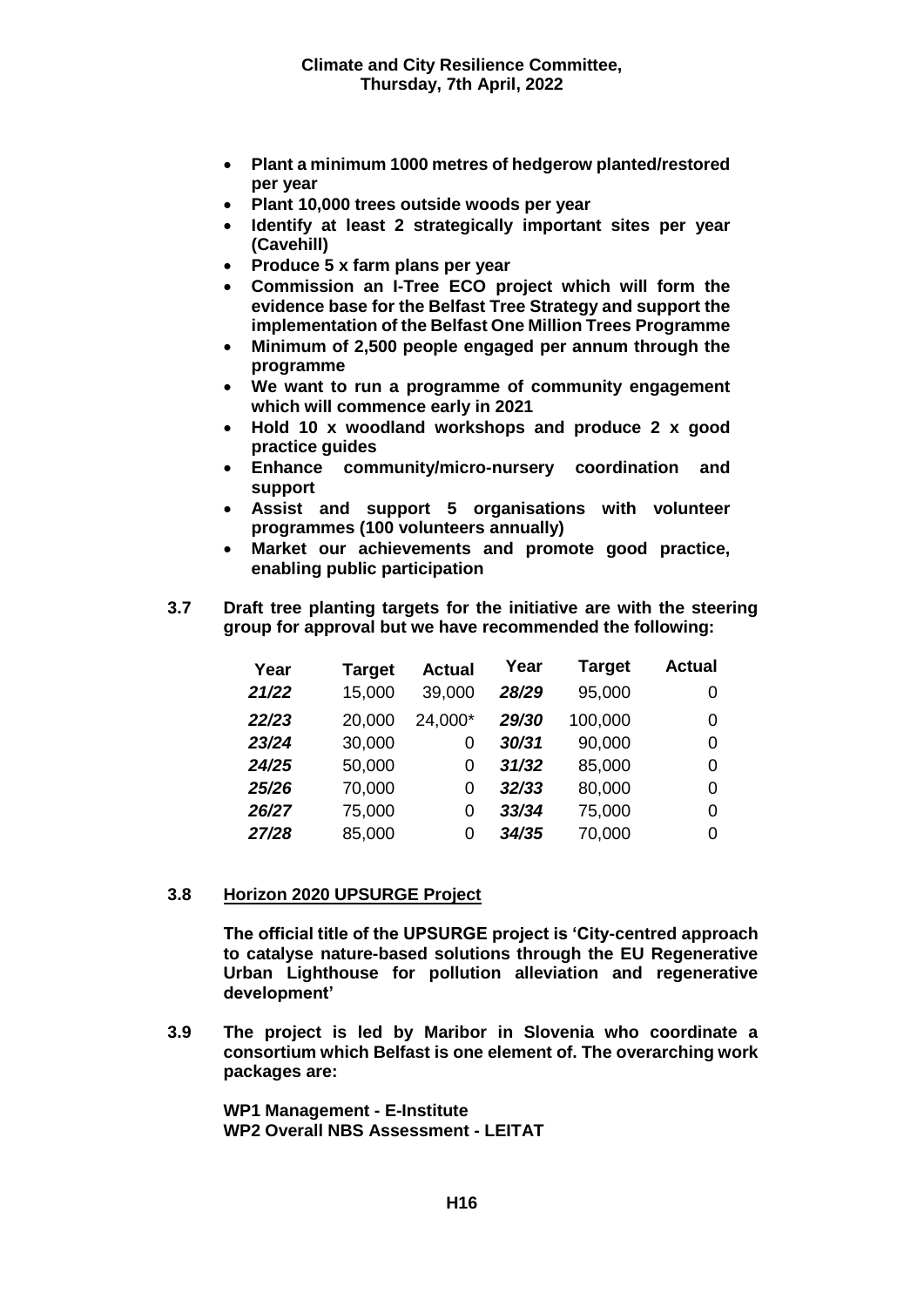**WP3 Environmental Verification with Multimodal Sensing - OPERATE** 

**WP4 Digitalisation and Connectivity with Citizens and Stakeholders - OC** 

**WP5 NBS Demonstrations - QUB** 

**WP6 Regenerative Assessment Enabling Regenerative Transition GCE** 

**WP7 European Regenerative Urban Lighthouse - ICLEI** 

**WP8 Quintuple-Helix based Verification, Communication and Dissemination - IETU** 

**WP9 Ethics requirements - E-Institute** 

**Belfast is one of five demonstration cities, with the Belfast work programme being managed by Belfast City Council. A total of 660,000 euros was secured for Belfast which includes infrastructure works, staff time, sensors and data platform, community engagement and training, and travel.** 

- **3.10 People and Communities Committee approved the use of Lower Botanic Gardens as the key hub in the UPSURGE initiative and the use of learning from the hub at associated satellite sites in the city, which are likely to be Council allotments and community gardens.**
- **3.11 A steering group meets every three weeks which is made up of a team from QUB and BCC staff, to agree the Belfast work programme and to link back into overarching project meetings which happen of each of the work packages. An internal group within BCC has been established to advise and feed into the project.**
- **3.12 To date we have undertaken a stakeholder mapping exercise and we are currently planning several stakeholder engagement and codesign workshops focused on the Lower Botanic Gardens site. A site visit and initial soil sampling has commenced, with the intention of developing an agroecology hub focused on research, training, engagement and also incorporating multiple uses in the wider site such as health and dog walking for example. The aim is to create a multipurpose space which benefits local people and the wider city.**
- **3.13 A series of discussions have also taken place in relation to procuring sensors, data platform and wireless network, with Digital Services supporting this workstream and leading on the procurement which will be based on a specification developed by one of the workstreams for all cities use.**
- **3.14 The UPSURGE project is a four-year project which is in year 1 at present. It is planned that the infrastructure works will take place in 2023, with stakeholder engagement and co-design taking place in 2022, along with sensor deployment.**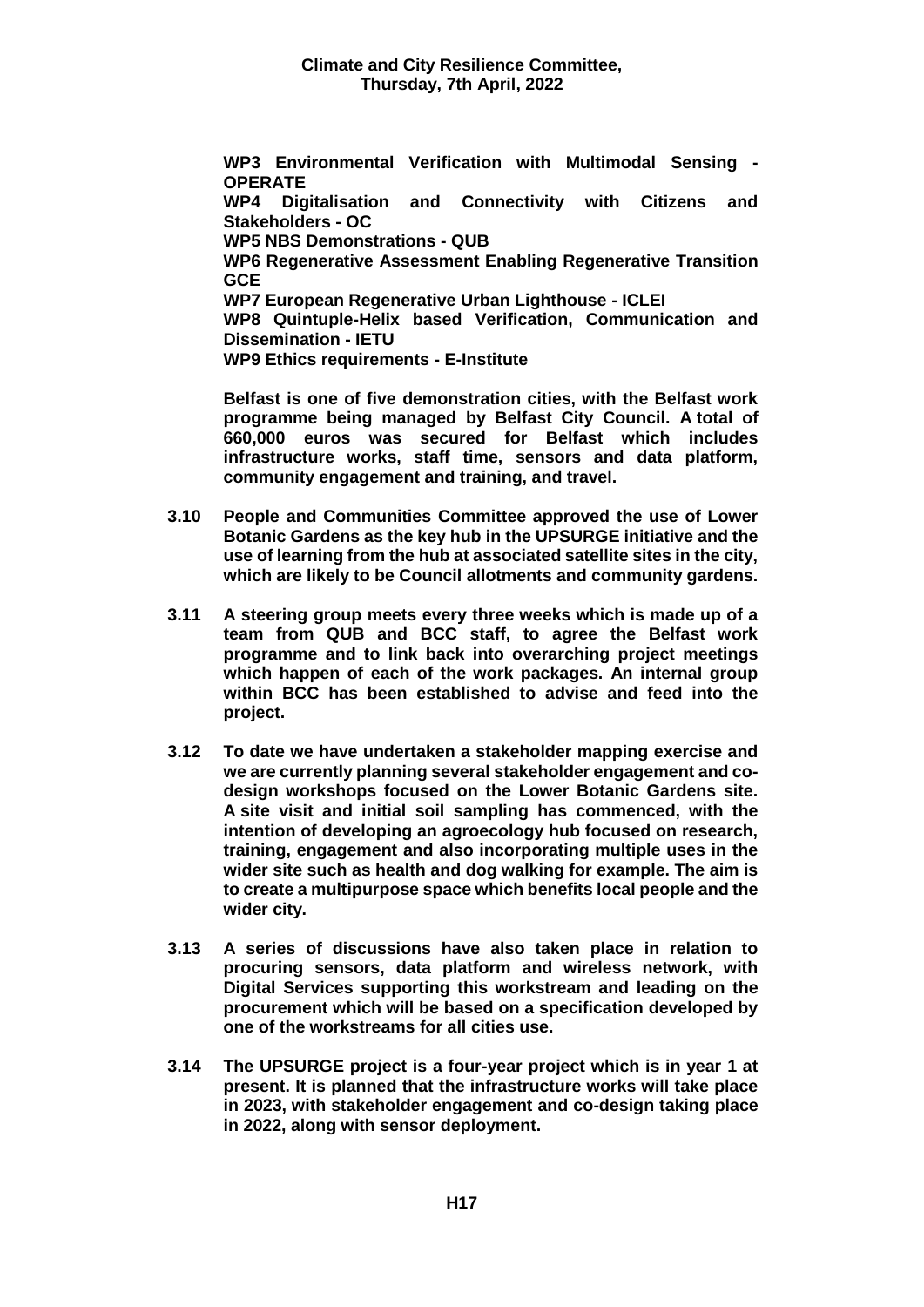# **4.0 Financial and Resource Implications**

- **4.1 All activities are financed through previously approved internal and external funding.**
- **5.0 Equality or Good Relations Implications/ Rural Needs Implications**
- **5.1 Any good relations or equality implications will be identified as part of the Council's screening process."**
- The Committee noted the contents of the report.

## **Belfast Agenda Review (Action Planning Update)**

The Committee considered the following report:

- **"1.0 Purpose of Report or Summary of Main Issues**
- **1.1 The purpose of this report is to update the Committee on the progress of the Belfast Agenda Review, including the action planning phase.**
- **2.0 Recommendations**
- **2.1 The Committee is asked to:**
	- **i Note the following report which was submitted to the March SP&R Committee outlining progress of the development of the refreshed Belfast Agenda Strategy document and supporting four-year Delivery Action Plans;**
	- **ii Consider and provide comments on the emerging strategic intents and measures of success (stretch goals) as set out in slides 12-22 in Appendix 1.**
	- **iii Note the proposed next steps and timeline as set out in slide 33 in Appendix 1; and**
	- **iv Note the plans for continued elected member engagement, detailed in section 3.5.**

#### **3.0 Main report**

**3.1 The following report was submitted to April's meeting of the Strategic Policy & Resources (SP&R) Committee and sets out the emerging strategic framework for the refreshed Belfast Agenda. Given the cross-cutting nature of the priorities, objectives and targets which will provide the focus for community planning over the period 2022-26, it was agreed to bring this to the attention of members of the Climate & City Resilience Committee.**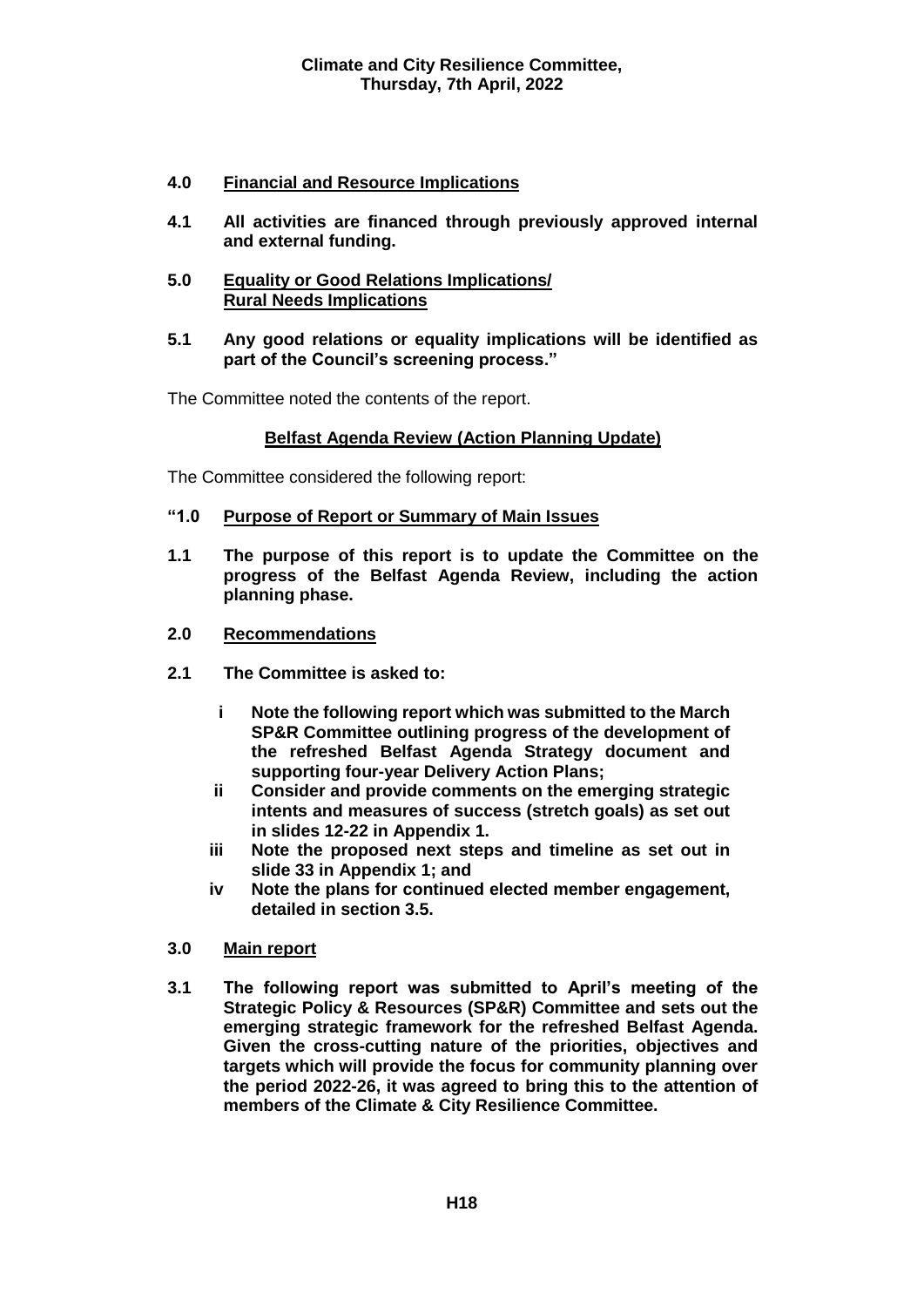**The November 2021 SP&R Committee received an update on the emerging findings and recommendations following the initial phase of Belfast Agenda: Continuing the Conversation engagement to inform the refreshed Belfast Agenda (BA) for the period 2022-2026. As reported at the November meeting, there was broad agreement that the existing long-term vision and outcomes of the BA remain relevant, and the proposed priorities for focus were the things that stakeholders and communities believed community planning could help address over the next 4-year period. There had been feedback in relation to how some of the priorities had been framed and the need for them to be easily understood. As a result, some minor changes had been made to the framing of the priority areas such as, changing 'economic recovery' to 'Sustainable and Inclusive Economic Growth'. A summary of the current Belfast Agenda priority framework (which reflects many of the changes) is attached at Appendix 1.** 

#### **3.2 Bringing focus and commitment to delivery**

**Building on the recommendations and consensus reached through Phase I, the Community Planning Partnership (CPP) and council has committed to co-design specific and measurable actions plan(s) which would underpin the priority areas of focus. Subsequently, a small group of core partners (cross-sectoral) has been brought together to help further develop the approach to codesigning each of the priority areas and cross-cutting themes. Each task and finish group were responsible for analysing the range of outputs from phase 1 of the 'Belfast Agenda: Continuing the Conversation' engagement process; assessing relevant strategies, plans and local intelligence (including information received through the call for evidence); feedback from the community and Belfast Agenda Board engagement workshops; online and paper-based survey results; and the current delivery plans of existing Belfast Agenda Boards.** 

**Based on this initial analysis, partners prepared a strategic framework to help bring focus and shape the co-designed action plans consisting of:**

- **1. What we are trying to achieve over the next 4 years (strategic intent);**
- **2. How will we measure success (stretch goals); and**
- **3. How will we realise such success (SMART Action Plan(s).**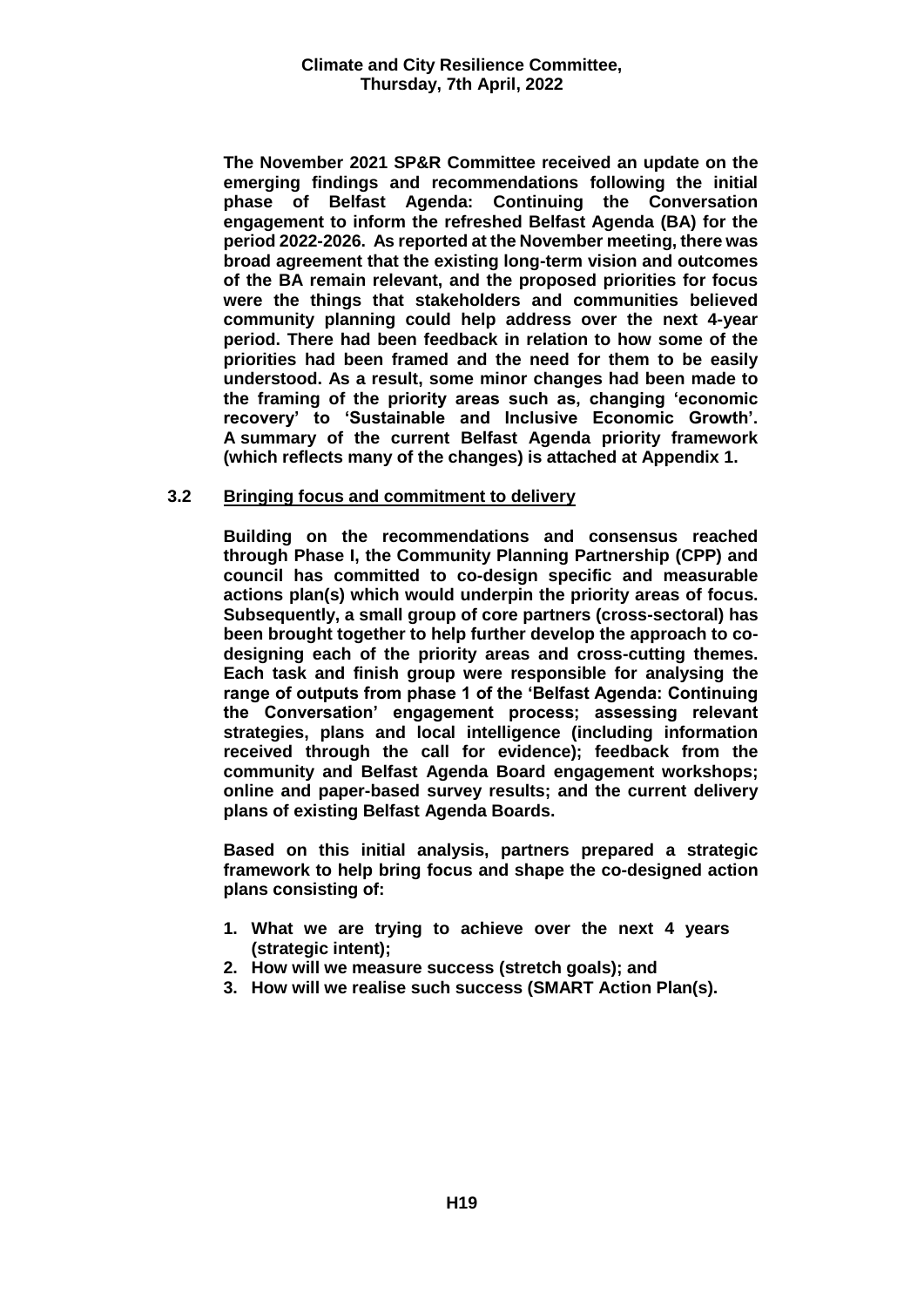**Figure 1 below illustrates this framework and how a structured and informed approach is being implemented with partners to ensure there is a strong thread between each of the priority areas, ambitions, measures of success and importantly the focus for collaborative action.**



*Figure 1: strategic framework adopted by partners to bring focus and shape co-designed action plans*

**3.3 Output from this initial exercise will inform the next phase of the Continuing the Conversation engagement programme, where we will continue to work with partners and communities to co-design delivery plans. This represents an ongoing and complex process, which requires participation and involvement across sectors and communities at multiple levels, which has resulted in some priorities being more developed than others. The emerging frameworks for each of the priorities are attached as part of the presentation attached at Appendix 1 (slides 12 to 22) which had been discussed with the All-Party Working group on Community Planning when it met on 23 February 2022. Please note that since the working group meeting of 23 February, the strategic intents and stretch goals have been further developed, particularly the City Development elements following the Board meeting on Friday 11 March. This reflects the dynamic nature of the co-design process which remains a**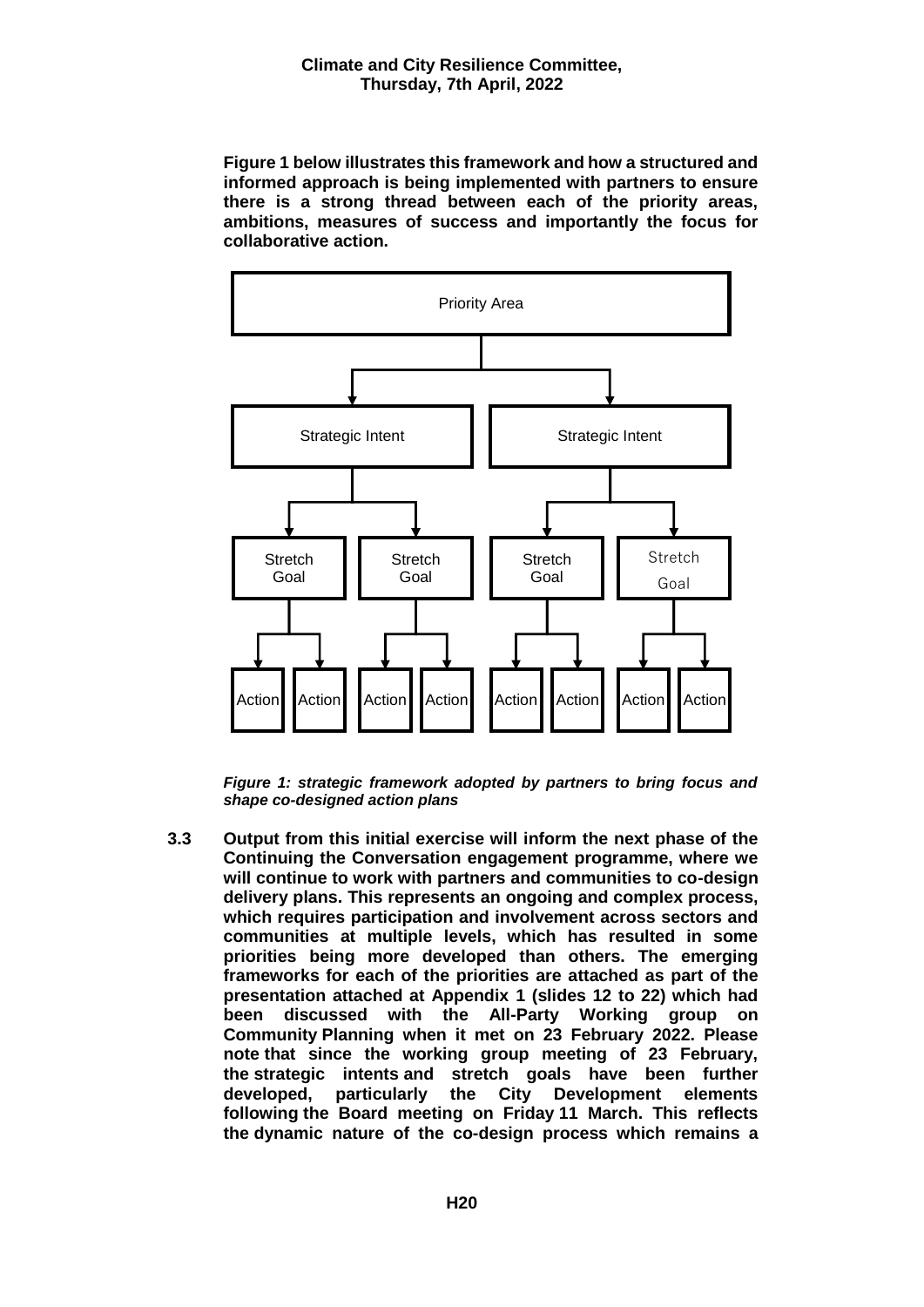**work in progress. Members are asked to consider and provide feedback on the emerging frameworks outlined by 15 April 2022 to [communityplanning@belfastcity.gov.uk.](mailto:communityplanning@belfastcity.gov.uk) This feedback will then be reflected in future iterations and can be discussed further with members as the strategy is further refined.**

**3.4 As discussed with the All-Party Working Group, it is proposed that the timeline for developing the refreshed Belfast Agenda strategy document and underpinning delivery plans includes sufficient time for direct and genuine engagement with partners, communities/ communities of interest and specific sectors including the business and private sector over April and May 2022. In addition, more formal and intensive consultation activities are planned on the strategy document as well as further engagement to co-design the action plans during May and June 2022. Slide 33 in Appendix 1 outlines the proposed next steps and timeline for this process. It is felt that the timeline will allow for greater input and enable valuable buy-in to the emerging plans.**

## **3.5 Political engagement with elected members**

**In addition to the All-Party Working Group on Community Planning on 23 February 2022, and subsequently the Strategic Policy, and Resources Committee, it is also intended to bring a similar paper, presentation, and discussions to the Social Policy Working Group in April 2022. The intention would be to bring a further iteration of the draft strategy and emerging action plans to Party Group Briefings and Committee in April 2022 for further consideration, input, and refinement. It is important to note that the feedback and recommendations from Members received following the All-Party Working Group on Community Planning meeting (23 Feb) will be factored into the continued refinement of the BA Refresh.**

#### **3.6 Financial an Resource Implications**

**Any financial implications arising from this report will be covered from existing budgets. The review process will continue to involve the participation of all community planning partners, who will need to commit their resources to the review process and the agreed action plans.** 

#### **3.7 Equality or Good Relations Implications / Rural Needs Assessment**

**It is recommended that the consultation and engagement activities to review the Belfast Agenda will take account of the draft Audit of Inequalities and include specific sessions with targeted harder to reach groups to ensure that equality implications are considered as part of the review process."**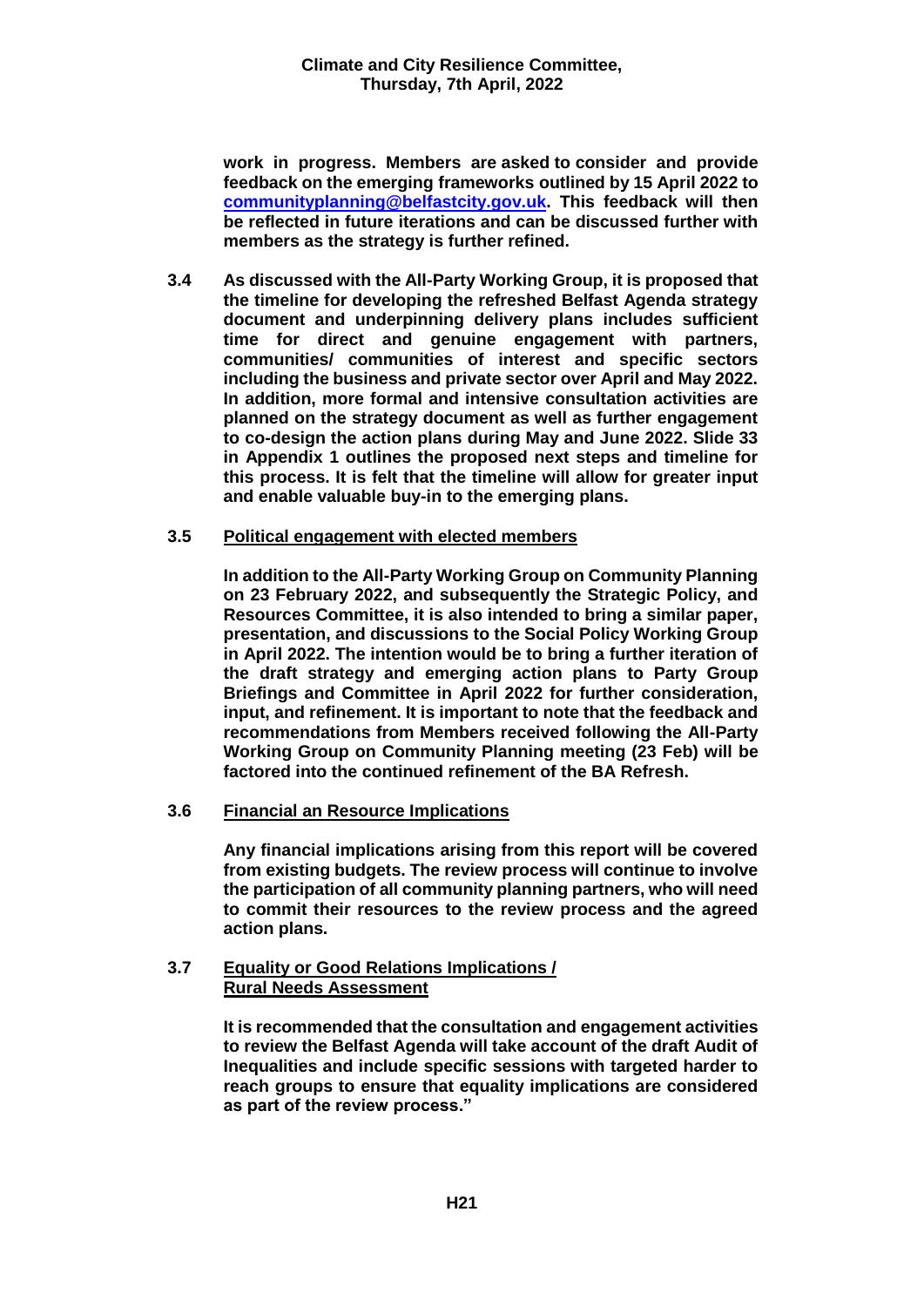## **Climate and City Resilience Committee, Thursday, 7th April, 2022**

The Committee noted the contents of the report.

## **Update on Shared Prosperity Fund**

The Committee considered the following report:

## **"1.0 Purpose of Report or Summary of Main Issues**

**1.1 The purpose of this report is to provide an update to members on the emergent Shared Prosperity Funding (SPF).**

#### **2.1 Recommendation**

- **2.1 The Committee is asked to note the contents of this report.**
- **3.0 Main Report**
- **3.1 Members will be aware that European Structural and Investment (ESI) funds help to pay for initiatives supporting business development, research and development, investment in digital and green infrastructure, as well skills and training interventions and support for job-seekers.**
- **3.2 The ESI funds that the UK received were:**
	- **The European Regional Development Fund (ERDF), which focuses mainly on support to small businesses and on research and innovation, with a smaller emphasis on moving towards a low carbon economy;**
	- **The European Social Fund (ESF), which is very strongly focused on employment. The main way it does this is by encouraging people into the workforce, such as by building networks between employers, local authorities and charities, and by improving people's skills. ESF funding also included the Youth Employment Initiative (YEI), which funds schemes such as apprenticeships and traineeships;**
	- **The European Agricultural Fund for Rural Development (EAFRD), which funds improvements in agriculture as part of the EU's Common Agricultural Policy (as opposed to income support payments to farmers, which are not part of structural funding);**
	- **The European Maritime and Fisheries Fund (EMFF), a much smaller fund supporting improvements in fisheries.**
- **3.3 In the EU's 2014-20 Multiannual Financial Framework (MFF) period, the last MFF in which the UK was an EU member state, its funding allocation from ESI funds was €16.3 billion. This worked out to around £2.0 billion per year on average.**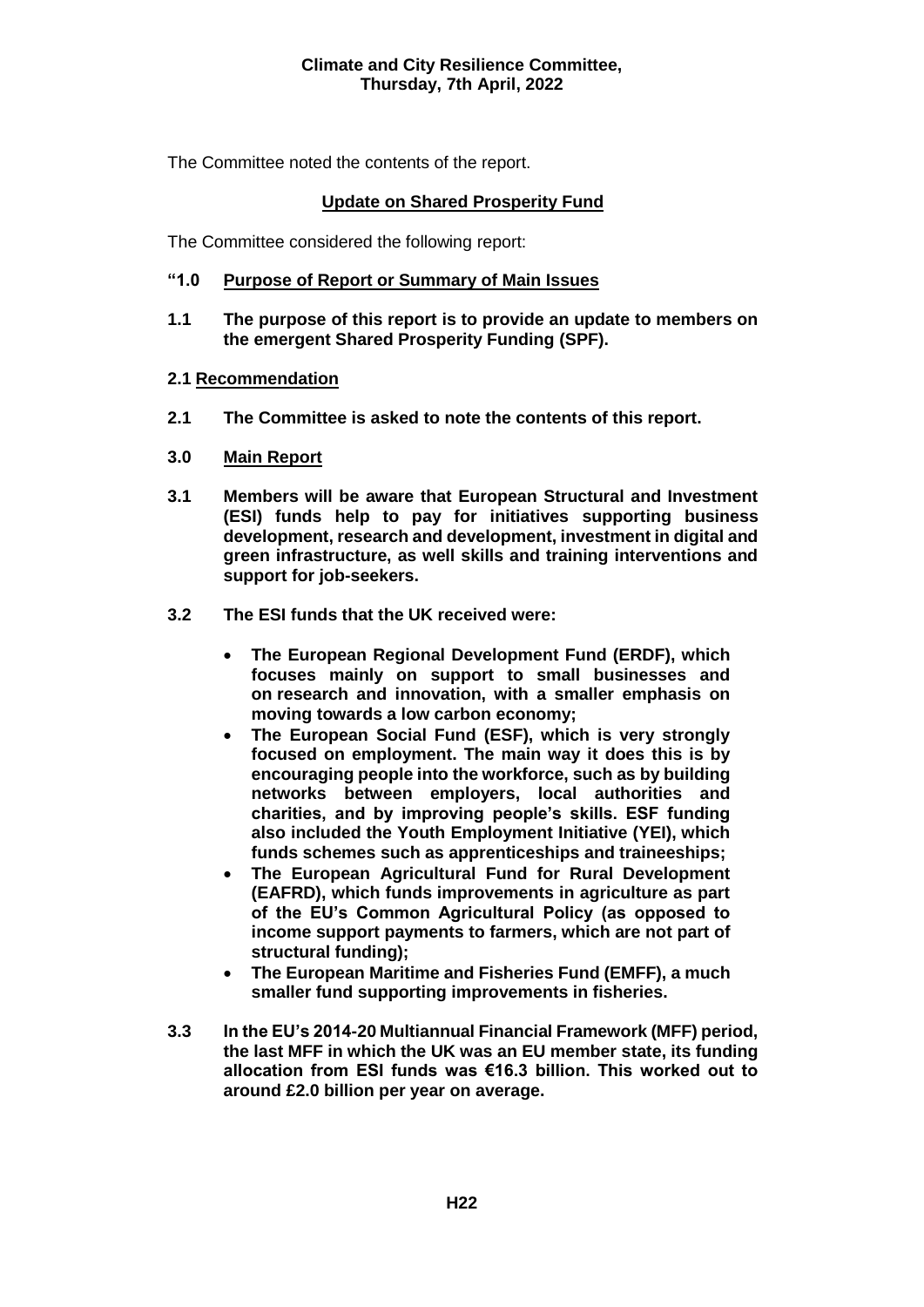- **3.4 Northern Ireland has been a net beneficiary of the EU Structural funds and their impact has been significant – indeed in Northern Ireland we received approx. 5% of the total UK allocation, while only representing 2.8% of the population**
- **3.5 The European Social Fund has been a vital component in addressing inequalities, poverty and supported the creation of more and better jobs, which it does by co-funding projects that improve the levels of employment, the quality of jobs, and the inclusiveness of the labour market in areas of impact. ESF projects are funded to a value of 65% by ESF with a 35% match funding requirement historically. Data provided by Department for the Economy and contained in appendix 1, indicated that ESF allocation for the current programme period in Belfast March 2018 – to March 2022 had a value of £55,479,367 for ESF with the total value being £85,352,887, including 35% match funding of £29,873,520.**
- **3.6 The UK Government announced in 2017 that ESI fundings successor will be a Shared Prosperity Fund . The UK Shared Prosperity Fund is a Government-allocated fund which is intended to reduce inequalities between communities, as part of the Government's wider 'levelling up' agenda.**
- **3.7 The objectives set by the Government for the SPF is to tackle inequalities between communities, and raise productivity in those parts of the country whose economies are furthest behind, but so far it has given few details around its scale, design and implementation.**
- **3.8 On February 2nd 2022 Pre-Launch Guidance for the UK Shared Prosperity Fund was published. It stated that that it would provide £2.6 billion of new funding for local investment by March 2025, with all areas of the UK receiving an allocation from the Fund via a funding formula rather than a competition.**
- **3.9 The pre-launch guidance confirmed that in England, Scotland and Wales local government will be given responsibility for developing an investment plan for approval by the UK Government, and for delivery of the Fund thereafter. This delivery model follows the recent approach of the Levelling Up Fund which provided a ring fenced portion of funding to 100 leading local authorities while in Northern Ireland the round one levelling up and community renewal funding was dispersed via a competitive bid process.**
- **3.10 The guidance confirmed that the approach in Northern Ireland is as per the extract below,**

*'In Northern Ireland, the UK Government is considering options for development of a Northern Ireland investment plan. We are*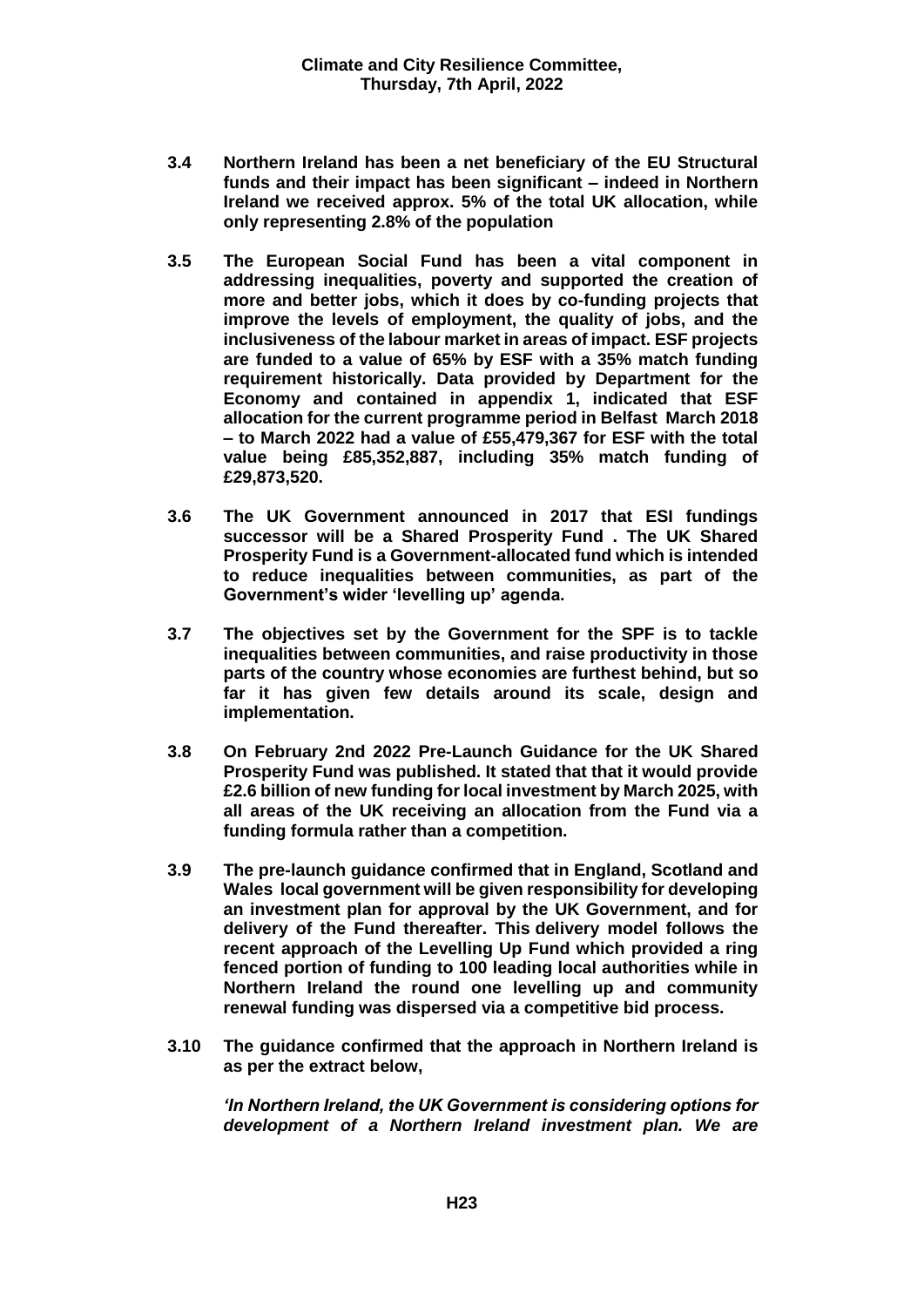*committed to working with local partners to ensure that the investment plan reflects the particular needs of Northern Ireland's economy and society. We want this plan to draw on the insight and expertise of local partners, including the Northern Ireland Executive, local authorities, City and Growth Deal geographies, businesses and the community and voluntary sector to target interventions where most appropriate. This plan will be used by the Department for Levelling Up Housing and Communities who will have oversight of delivery for Northern Ireland, working closely with local partners.'*

- **3.11 The guidance confirmed that for the devolved administrations broader governance, statutory and regulatory requirements will be detailed in a Prospectus, which is expected to be published in the spring. It is important to note that as well as governance the specific amount of funding available to address the broad objectives of the programme have not been provided as yet.**
- **3.12 Over successive funding cycles, councils have effectively managed and deployed EU resources to support local economies. In the current programming period, councils are responsible for administering around £18million of funding to support business start-up and growth. This comprises ERDF funding matched with budget from Invest NI and supported by resources from each of the councils. The lack of ERDF resources presents a significant risk to this support and will impact significantly on the predominantly micro business base in the region.**
- **3.13 Local authorities in Northern Ireland are also at the centre of the EU's PEACE funding – an instrument that is unique to this region. Local Peace Plans – developed across three priority themes within each council area – account for around £45million of expenditure across Northern Ireland on a range of activities aimed at building positive relations and embedding peace within local communities. Again, councils play a lead role in developing locally-agreed plans and overseeing delivery – including accountability for all spend.**
- **3.14 Members will be aware that Labour Market Partnership structures that have been established within each of the council areas over the last year. These Partnerships aim to improve employment outcomes and enhance skills levels of local residents. They bring together regional government departments, local skills providers and business representatives to develop innovate approaches that can improve outcomes for key target groups and help local companies to secure the talent pipeline that they need to grow their business. While these partnerships are in their infancy we propose that they can be can be a useful conduits for identifying and shaping priority interventions in the skills arena. We would also propose that the aforementioned structures established for administering and accounting for ERDF and PEACE funding could**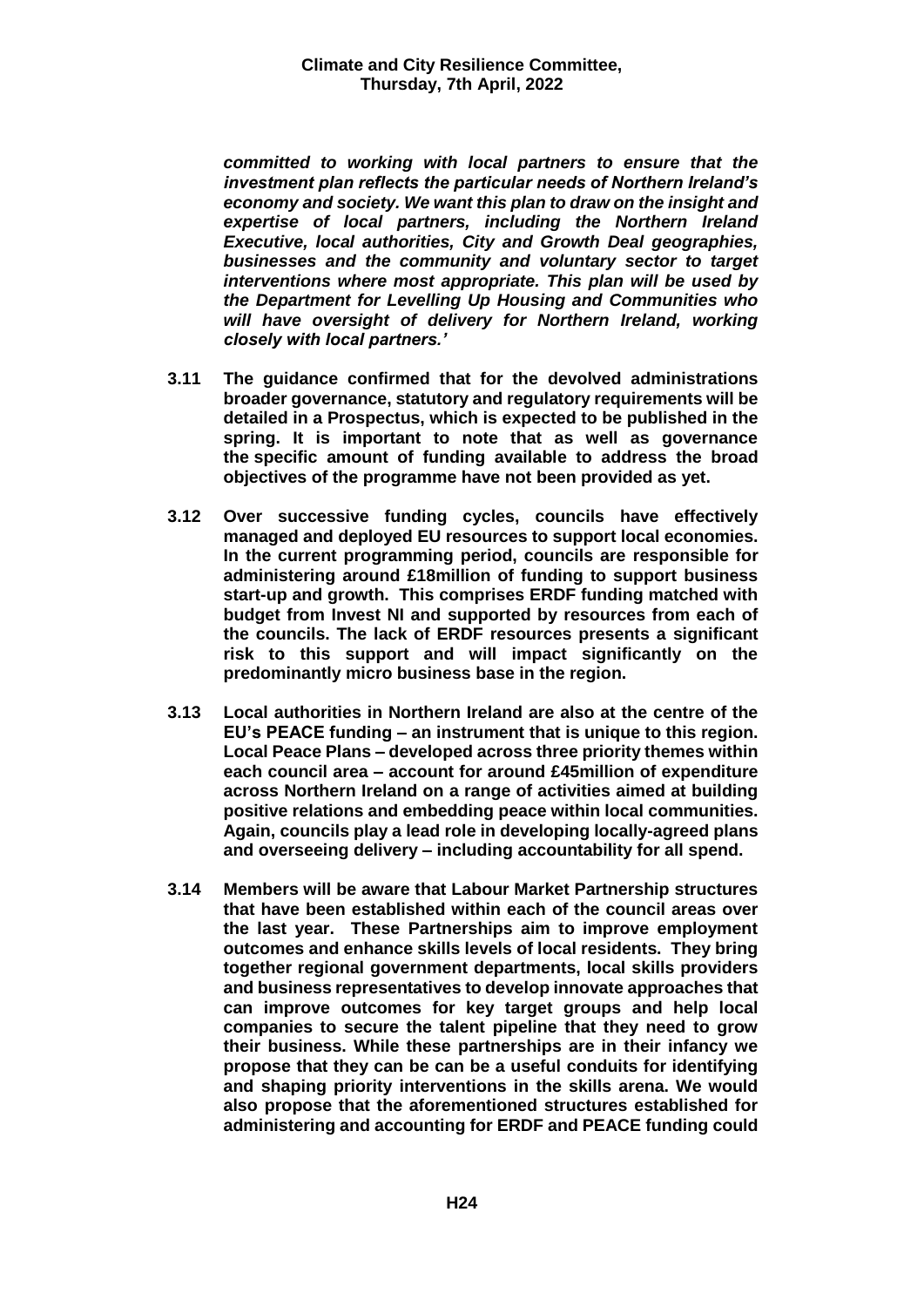**also act as useful conduits and instruments for shaping the objectives and assisting with the dispersals of SPF funding.** 

- **3.15 Council officers have engaged with representatives Department for Levelling Up, Housing and Communities and recently representatives from NILGA met with Minister O'Brien, Parliamentary Under Secretary of State, Department for Levelling Up, Housing and Communities. While this engagement is welcome the lack of clarity regarding the design process for Shared Prosperity, formal engagement routes, governance and the level of funding are still a concern for Council given the significant level of investment, its impact and existing infrastructure. SOLACE has formally written to Minister O' Brien to request that councils have a lead role in the new programme and have asked that more detail on the issues highlighted above are provided as soon as possible.**
- **3.16 Finance and Resource Implications**

**There are no financial implications associated with this report.**

**3.17 Equality or Good Relations Implications/ Rural Needs Assessment**

## **There are no equality or good relations implications associated with this report."**

The Director of Economic Development highlighted that the guidance confirmed that, for the devolved administrations, broader governance, statutory and regulatory requirements would be detailed in a Prospectus, that would be published in the spring. He said it was important to note that as well as governance the specific amount of funding available to address the broad objectives of the programme had not been provided as yet. He highlighted that there was no clarity on the process.

The Committee noted the contents of the report and the comments of the Director.

# **Recap on Issues to be Raised at Future Meetings**

The Resilience Co-ordinator raised the item in relation to issues to be raised at future meetings. After discussion, the Committee agreed on the following:

- that the Resilience Co-ordinator would circulate to Members options for climate and resilience training;
- that the Resilience Co-ordinator would re-circulate to Members the list of items for discussion at future meetings that had previously been agreed.